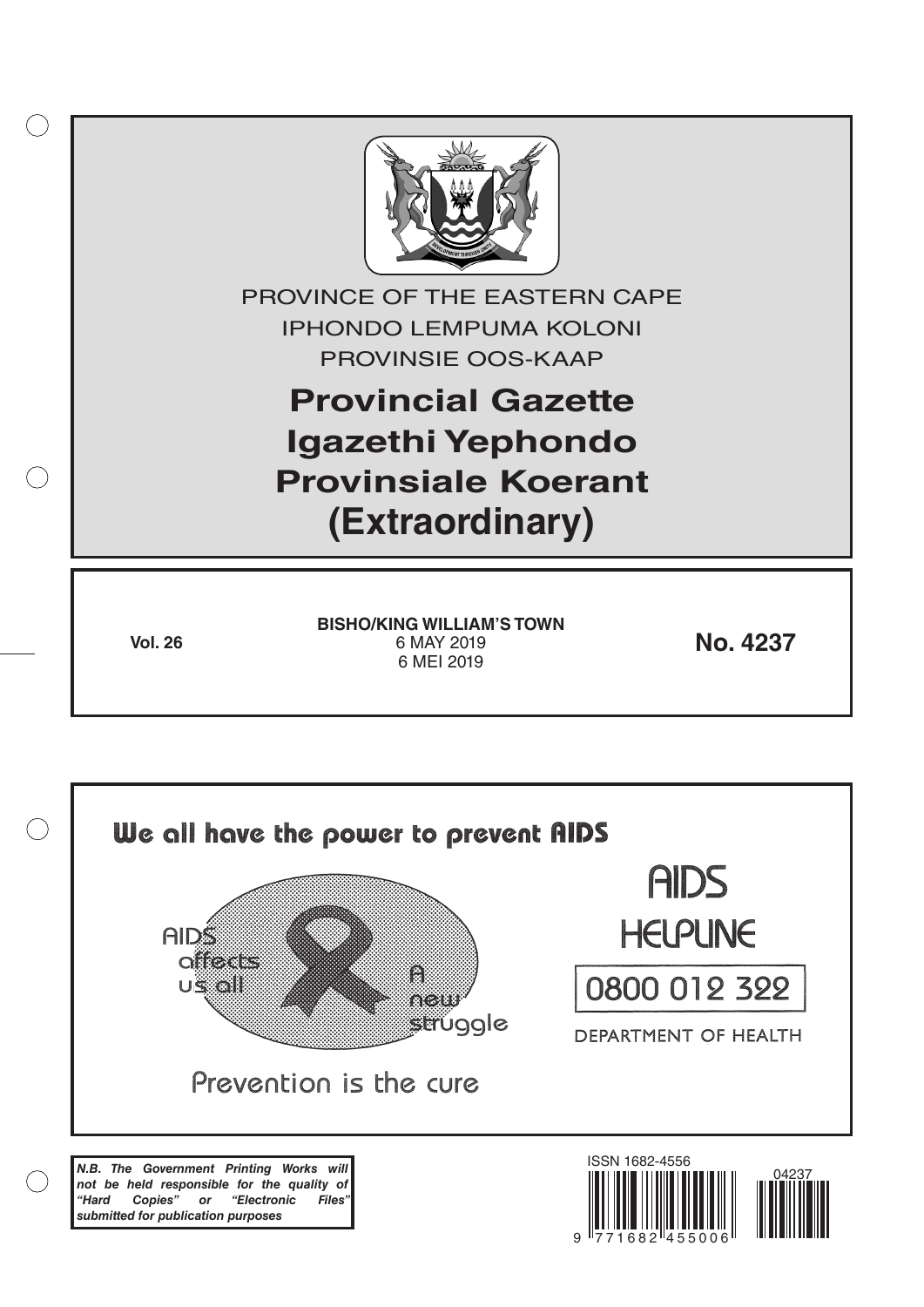## **IMPORTANT NOTICE:**

**The GovernmenT PrinTinG Works Will noT be held resPonsible for any errors ThaT miGhT occur due To The submission of incomPleTe / incorrecT / illeGible coPy.**

**no fuTure queries Will be handled in connecTion WiTh The above.**

## **CONTENTS**

|     |                                                                                                           | Gazette<br>No. | Page<br>No. |
|-----|-----------------------------------------------------------------------------------------------------------|----------------|-------------|
|     | <b>PROVINCIAL NOTICES • PROVINSIALE KENNISGEWINGS</b>                                                     |                |             |
| 131 | Gambling Act, 1997 (Act No. 5 of 1997) (Eastern Cape) (as amended): Notice of lodgement of an application | 4237           |             |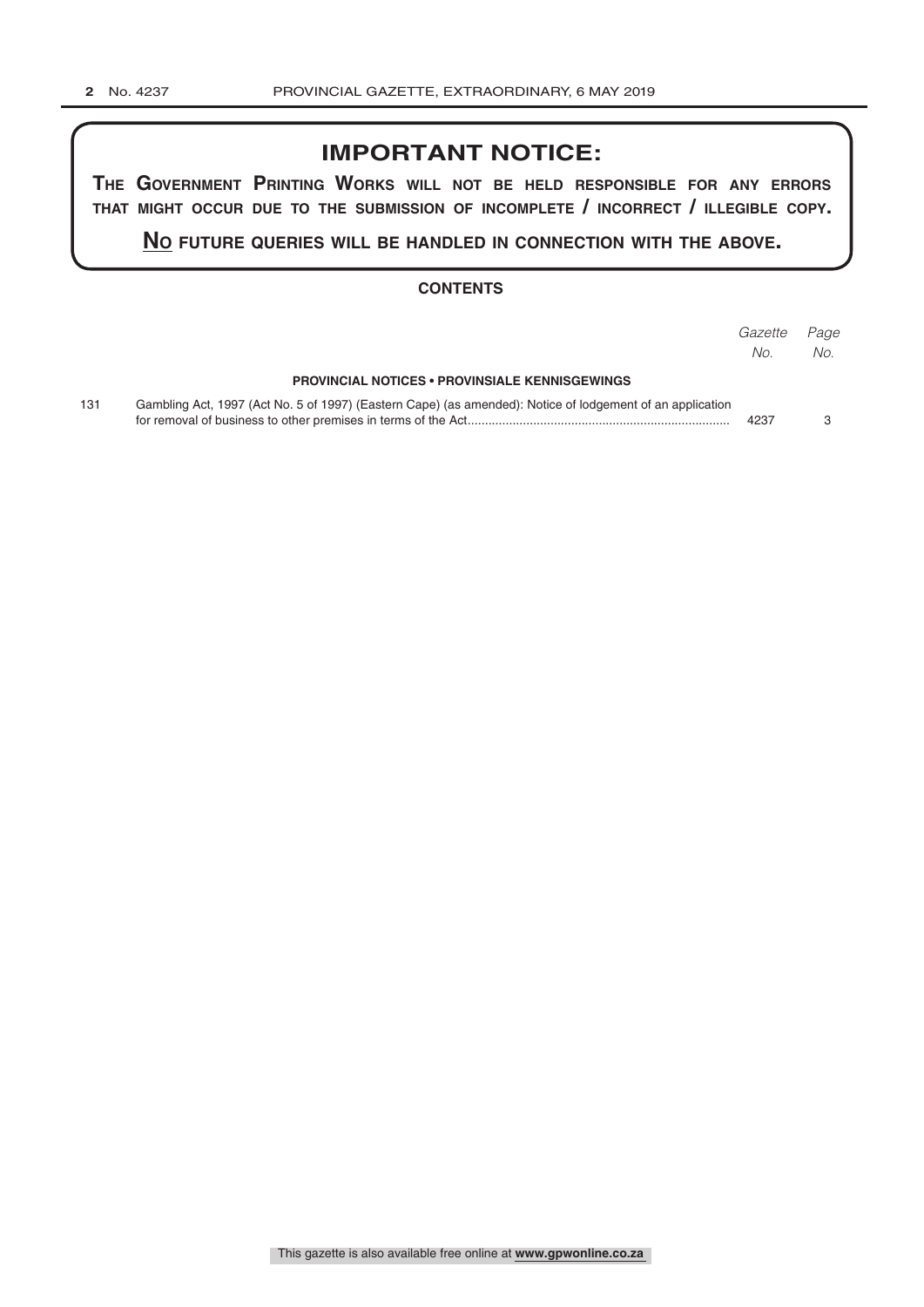## Provincial Notices • Provinsiale Kennisgewings

## **PROVINCIAL NOTICE 131 OF 2019**

|     | eastern cape<br><b>GAMBLING BOARD</b>                                                                                                                                                                                                                                                                                                                                                                                                                                       |  |  |  |  |
|-----|-----------------------------------------------------------------------------------------------------------------------------------------------------------------------------------------------------------------------------------------------------------------------------------------------------------------------------------------------------------------------------------------------------------------------------------------------------------------------------|--|--|--|--|
|     | NOTICE OF LODGEMENT OF AN APPLICATION FOR REMOVAL OF BUSINESS TO OTHER PREMISES<br>IN TERMS OF THE GAMBLING ACT, 1997 (ACT NO. 5 OF 1997) (EASTERN CAPE) (AS AMENDED)                                                                                                                                                                                                                                                                                                       |  |  |  |  |
|     | <b>NOTICE IS HEREBY GIVEN</b> that an application for removal of business to other premises in terms of section<br>37 of the Gambling Act, 1997 (Act No. 5 of 1997) (Eastern Cape) (as amended), particulars of which are<br>set out in the Schedule hereunder, has been lodged with the Eastern Cape Gambling Board.                                                                                                                                                       |  |  |  |  |
|     | The application may be inspected by any person at the offices of the Eastern Cape Gambling Board,<br>ECGB Building, Quenera Park, Quenera Drive, Beacon Bay, East London and at the Nelson Mandela Bay<br>Metropolitan Municipality.                                                                                                                                                                                                                                        |  |  |  |  |
|     | Any objections, petitions or representations shall be lodged with the Chief Executive Officer of the Board<br>within one (1) month of the date of this notice, which commences on 06 May 2019 until 05 June 2019.                                                                                                                                                                                                                                                           |  |  |  |  |
|     | All objections and comments shall specify: the application to which the objection or comment relates; the<br>grounds on which the objection is founded; in the case of comment; full particulars or facts in substantiation<br>thereof: the name, address, telephone and fax number of the objector or person making the comment and a<br>statement whether the objector or person making the comment wishes to make oral representations when<br>the application is heard. |  |  |  |  |
|     | A person lodging representations may show cause why the Board may determine that his or her identity<br>should not be divulged.                                                                                                                                                                                                                                                                                                                                             |  |  |  |  |
|     | The under-mentioned figures used in brackets in Schedules have the following meanings:<br>$(1)$ = The name and address of the applicant;                                                                                                                                                                                                                                                                                                                                    |  |  |  |  |
|     | $(2)$ = If the applicant is a company or other corporate body, the names of all persons who have a financial or<br>other interest of 5% or more in the applicant;                                                                                                                                                                                                                                                                                                           |  |  |  |  |
|     | $(3)$ = In the case of a company the initials and surnames of all directors of the company;                                                                                                                                                                                                                                                                                                                                                                                 |  |  |  |  |
|     | $(4)$ = The type of application applied for; and                                                                                                                                                                                                                                                                                                                                                                                                                            |  |  |  |  |
|     | $(5)$ = The address of the premises from which the applicant intends to operate from.                                                                                                                                                                                                                                                                                                                                                                                       |  |  |  |  |
|     | <b>SCHEDULE - REMOVAL OF BUSINESS TO OTHER PREMISES</b>                                                                                                                                                                                                                                                                                                                                                                                                                     |  |  |  |  |
| (1) | Betxchange Eastern Cape (Pty) Ltd (2014/097752/07) t/a Betxchange Eastern Cape (Pty) Ltd, No. 70<br>Adams Street, Bethelsdorp, Port Elizabeth, Eastern Cape;                                                                                                                                                                                                                                                                                                                |  |  |  |  |
| (2) | Advanced Internet Holdings (Pty) Ltd (2014/128324/07), Ryan Nicholas Ho, Warren Michael Ho,<br>Nandelwa Trading (Pty) Ltd (2013/198152/07) and S.N Ntlantsana;                                                                                                                                                                                                                                                                                                              |  |  |  |  |
| (3) | R.C.Peyper, W.M. Ho, R.N. Ho; and S.N. Ntlantsana.                                                                                                                                                                                                                                                                                                                                                                                                                          |  |  |  |  |
| (4) | Removal of business to other premises; and                                                                                                                                                                                                                                                                                                                                                                                                                                  |  |  |  |  |
| (5) | From Shop 6, Cleary Park Shopping Centre, Bethelsdorp, Port Elizabeth, Eastern Cape to 70 Adams<br>Street, Bethelsdorp, Port Elizabeth, Eastern Cape.                                                                                                                                                                                                                                                                                                                       |  |  |  |  |
|     | RM ZWANE, CHIEF EXECUTIVE OFFICER<br><b>EASTERN CAPE GAMBLING BOARD</b><br>ECGB BUILDING, QUENERA PARK, QUENERA DRIVE<br>BEACON BAY, EAST LONDON<br>5241                                                                                                                                                                                                                                                                                                                    |  |  |  |  |
|     | A GAMBLING PROBLEM HURTS<br>FRAUD PREVENTION HOTLINE:<br>Call the Toll Free Counselling Line:<br>0800 333 813<br>0800 006 008 or SMS 076 675 0710                                                                                                                                                                                                                                                                                                                           |  |  |  |  |